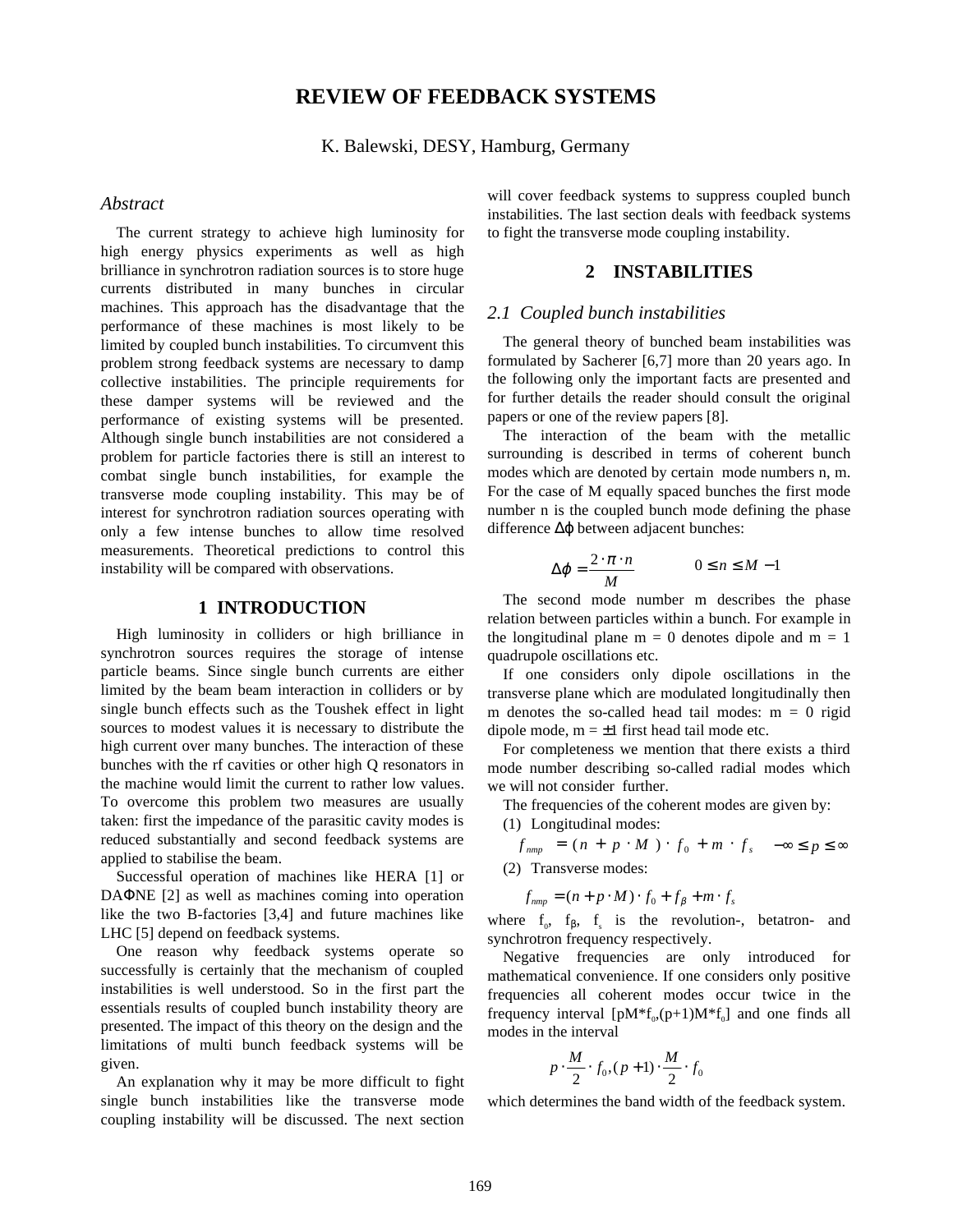The interaction of the beam with its environment leads to a complex frequency shift of the coherent modes which is given for example for the transverse plane by:

$$
\Delta \omega_{km} = -i * \frac{\beta * I_0 * \omega_0}{4\pi * E/e} * Z_{eff}^{\perp}
$$
  

$$
Z_{eff}^{\perp} = \frac{2\pi}{C_{\perp}} * \sum_{\mu=-\infty}^{\infty} Z^{\perp}(\varpi) * |h(\varpi)|^2
$$
  

$$
\varpi = (\mu * N + k) * \omega_0 + \omega_{\beta} + m \cdot \omega_s
$$

The imaginary part of the frequency shift determines the damping or growth rate of a particular mode. For both the longitudinal and transverse plane this rate is proportional to the resistive part of the impedance. As long as radiation or Landau damping of the beam exceeds the growth rates the beam remains stable.

There are two requirements that are essential for the successful application of feedback to stabilise a beam.

- 1. The growth rates of those internal modes that are not affected by feedback must not exceed radiation or Landau damping at the design current.
- 2. The coherent frequency shifts must be smaller than the synchrotron frequency.

The first requirement is obvious but the second may need a comment

The mode by mode stability analysis is only valid if the coherent frequency shifts are smaller than the synchrotron frequency. If the second requirement is fullfilled then any motion of bunches with a bunch spacing ∆T can be described as a superposition of the above defined coherent modes if:

$$
\Delta T \geq T_0/M
$$

In this case it can be shown theoretically that all coupled bunch modes can be damped by a suitable feedback system [9] These two requirements define an upper bound for the size of the parasitic cavity impedance. In case of the two B factories damping of the parasitic cavity modes is absolutely necessary to fulfil both requirements.

If the complex frequency shift is bigger than the synchrotron frequency, coupling of internal modes will occur for the coupled bunch [10] as well as for the single bunch case [11], so that a proper functioning of the feedback can no longer be guaranteed.

#### *2.2 Mode coupling instability*

Mode coupling may occur in both the longitudinal and transverse plane. We will consider only transverse mode coupling [11,8] since feedback systems have been built with the aim of raising its threshold.

This instability limits the single bunch current in many electron machines but has never been observed in proton machines. Since the vertical impedance is usually bigger than the horizontal impedance the instability occurs in the vertical plane first.

As was already said in the previous section the coherent beam modes are coupled if the strength of the interaction of the beam with its environment is of the order of the synchrotron frequency. It can be shown that in this case the coherent frequencies are the eigenvalues of the coupling matrix. In the simplest case when only two modes are coupled the coherent frequencies are the eigenvalues of a two by two matrix. Typically the two lowest order head tail modes (m=0 m=-1) couple first and their eigenfrequencies are given by [11]:

$$
\omega_m = \omega_\beta + m^* \omega_s + \Delta \omega_m
$$
  
\n
$$
\Delta \omega_m = \frac{1}{2} \cdot (\omega_s + M_{00} + M_{11}) + \sqrt{(\omega_s + M_{00} - M_{11})^2 - 4 \cdot M_{12}^2})
$$

The exact expression of the coupling elements can be found in the literature. It is only mentioned here that they depend linearly on current and on the coupling impedance.

Fig . 1 shows the current dependence of the coherent frequencies. One can clearly see that an instability occurs when the modes m=0 and m=-1 merge. So in contrast to coupled bunch instabilities an exponentially growing mode appears above a certain threshold. This threshold is determined by the synchrotron frequency so the synchrotron frequency forms some kind of instability barrier. This is also illustrated by the fact that the threshold current depends linearly on the synchrotron frequency. The growth rate normally exceeds by far the internal damping given either by radiation or Landau damping.

Since the mechanism of coupled bunch instabilities and mode coupling instability is different this may imply that also a different feedback concept is needed to combat mode coupling. This problem is discussed in section 3.2.



Figure 1: Transverse mode coupling: current dependence of coherent modes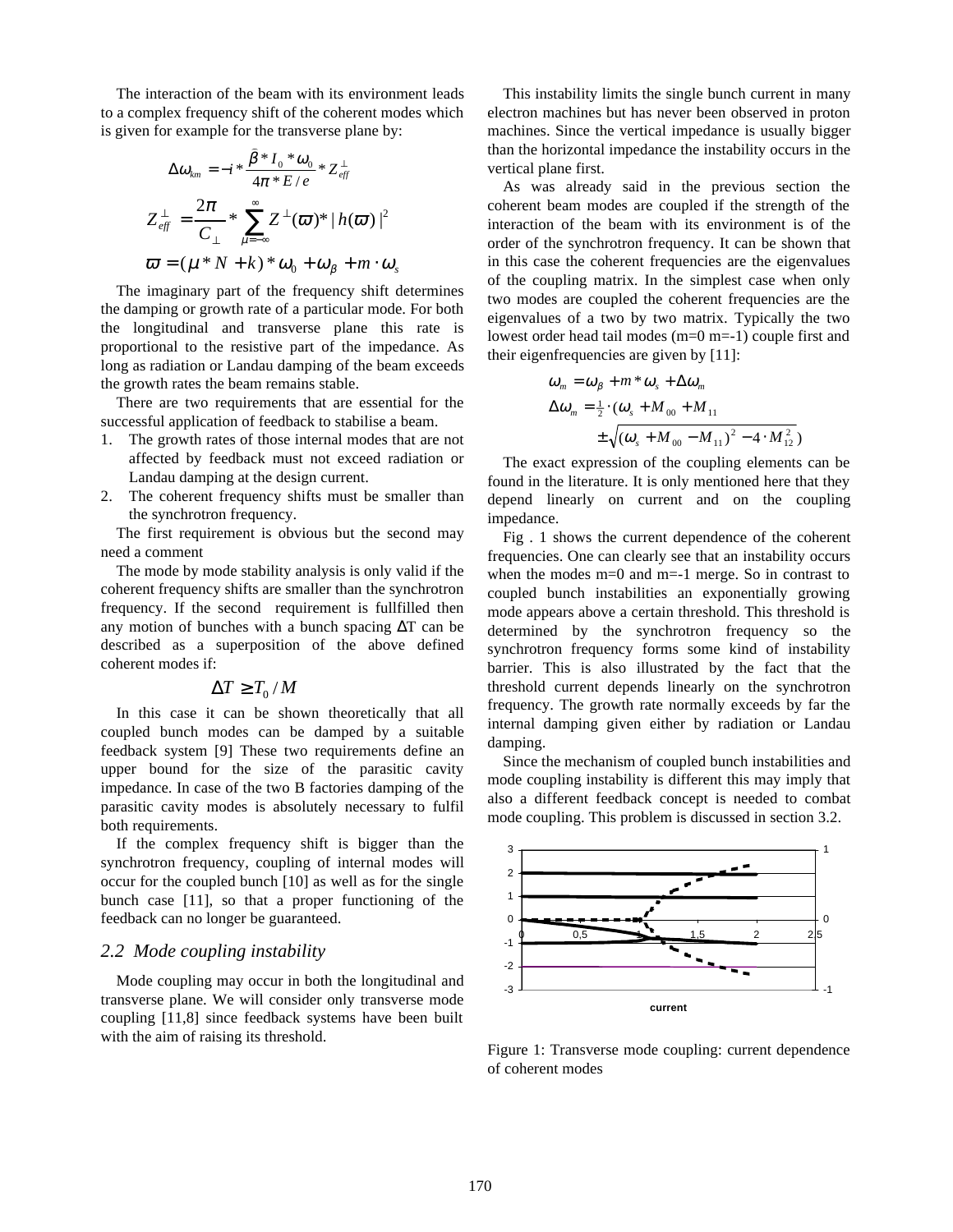

Figure 2: Schematic view of the HERA transverse electron feedback

## **3 FEEDBACK SYTEMS**

## *3.1 Multi-bunch feedback*

A feedback system consists mainly of three parts:

A detection system to measure beam oscillations and to provide the system with an error signal.

A signal processing unit to derive a correction signal

A broad band amplifier and a beam deflector to act with a kick on the beam.

The signal processing unit can be accomplished in either the frequency (mode by mode feedback) or in the time domain (bunch by bunch feedback). The bandwidth required by the feedback system is of course independent of its realisation and is determined by the minimal bunch spacing.

In a mode by mode feedback each mode is identified with the help of a special narrow band filter centred around one of the revolution harmonics. Each mode is then processed individually leading to a feedback that consists of many narrow band systems running in parallel. In the case of HERA and the B factories the number of potentially unstable modes is very high and the amount of electronics for a mode by mode feedback would be extremely large. So a mode by mode feedback is the appropriate choice if only a few coupled bunch modes have to be damped. For example such a system has been in operation in the PS booster for more then 20 years [12].

In a bunch by bunch feedback each bunch is treated individually. It has been shown theoretically that is possible to stabilise all coupled bunch modes by damping each bunch individually [9].

Since very fast digital signal processing electronics like digital to analog, analog to digital converters and fast

micro-computers have been developed and are commercially available the signal processing unit of many bunch by bunch feedback systems has been constructed using digital electronics [13,14,15,16,17,18]. The digital approach has the advantage that economical and flexible systems can be built and the consideration in the following will be restricted to such systems. In an ideal realisation of a digital bunch by bunch feedback all bunches are treated independently but share the same electronics.

The transverse electron feedback system of HERA (shown in fig. 2) will serve as a prototype to discuss the essential features and limitations of such systems. We will further limit the consideration to feedback systems acting on transverse and longitudinal dipole oscillations only. This is not a principle limitation but is done for the sake of simplicity.

The pick-up in connection with the detector electronics delivers a position signal of each bunch. Any DC component in this signal has to be rejected for two reasons. First of all the dynamic range of the signal processing unit is decreased and secondly any static signal component would result in a constant kick to the beam thereby wasting power. These DC components are the result of orbit offsets at the pick-up or given by the different synchronous phases of the bunches or asymmetries in the detector electronics etc.. In the HERA longitudinal feedback system for example these unwanted components are eliminated by special feedback loops [19]. The pure transverse and longitudinal dipole oscillation amplitudes are then digitised using fast 8 bit analog to digital converters (ADC). Current analog to digital converters are able to convert every 2 ns an analog signal into an 8 bit word. Detector systems with such ADC's have been tested successfully for the PEP B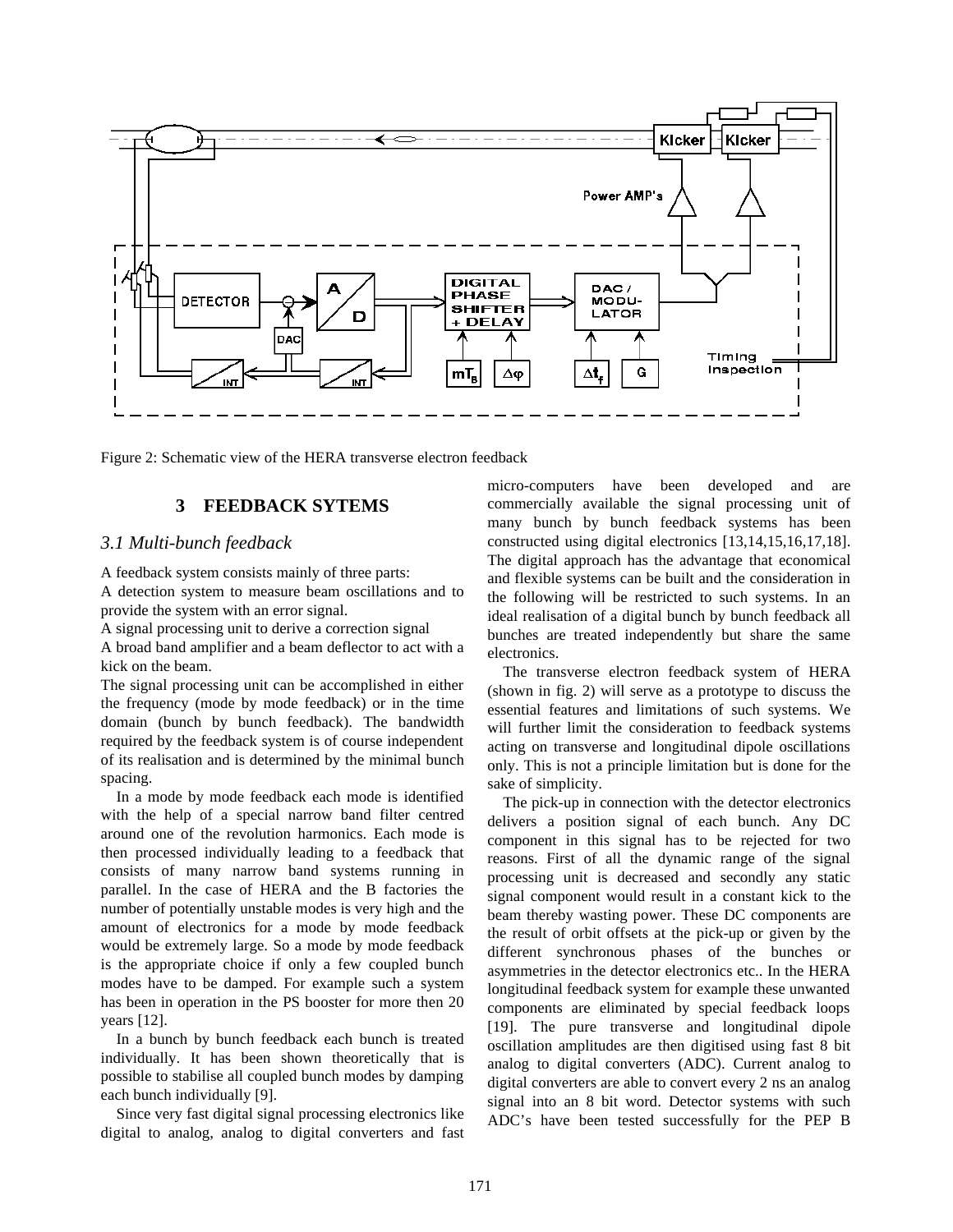factory feedback [20] so there are now detectors available which can deliver every 2 ns a new digitised value for the oscillation amplitude. If the bunch spacing is larger than 2 ns 12 or even 14 bit ADC's can be used which may be important for feedback systems in proton machines to reduce digitising noise. For that reason a 12 bit ADC is used in the HERA transverse proton feedback.

The digitised signal is then passed to the digital signal processing unit. To achieve damping an overall phase shift of 90° is necessary. Such a phase shift can be realised with a so-called n tap FIR (finite impulse response) filter:

$$
g_{\mu} = \sum_{k=0}^{n} T_k \cdot f_{\mu-k}
$$

where  $f_{\mu}$  and  $g_{\mu}$  are the input and output signal respectively and  $T_k$  are the filter coefficients. For example with a three tap filter a phase shifter with arbitrary phase shift can be realised. The correction signal is then properly delayed so that it is applied to the corresponding bunch. If the electronics is shared by all bunches the arithmetic operations must be carried out within the bunch spacing. This requirement is hard to fulfil for a bunch spacing of 2 ns. But there are a few measures to circumvent this problem:

- 1. To speed the signal processing the FIR filter algorithm can be simplified. For example a 2 tap filter may be used as is done for instance in the KEK B feedback [18]. Their filter design requires only a subtraction which can be carried out rapidly. Usually it is also necessary to run filters in parallel so the error signal of some bunches is grouped with the help of fast multiplexers and the data of a group of bunches is then processed by one signal processor.
- 2. For a transverse feedback the signal of two pickups approximately 90° in betatron phase apart can be combined to achieve a position signal which is shifted by an arbitrary phase. This method has been used in the transverse feedback of the SPS [21] and LEP [22]. The correction signal is attained on the analog level. So after digitising, the signal has only to be properly delayed which can be done at a rate of 500 MHz. This method is applied in the design of the transverse feedback for PEP II as well as that of the KEK B factory [18]. A prototype of the PEP B factory transverse system has been successfully tested in the ALS [23].
- 3. In the longitudinal plane one can make use of the fact that the synchrotron frequency is much smaller than the revolution frequency which is especially true for proton machines. Because of this inherent oversampling it is sufficient to sample every bunch only every n-th turn where n clearly depends on the synchrotron frequency. The output signal is only renewed every n- th turn so that the arithmetic burden of the signal processor is

reduce by  $1/n^2$ . This procedure is called down sampling and is used in the design of the longitudinal feedback of the PEP B factory [17]. This method has been successfully tested in a prototype in the ALS [20].

After digital processing the data is converted into a analog signal using fast digital to analog converters. After amplification of the signal the beam is then deflected by a wide band kicker. There are various types of kickers [24] for example ferrite loaded [25] in the transverse and special cavities and so-called longitudinal kickers [26] in the longitudinal plane.

 The required power depends quadratically on the gain i.e. on the growth rate that has to be balanced and on the initial amplitude. In section 2.1 two reasons were given why damping of the parasitic cavity modes is necessary. If the parasitic modes of the B factory cavities were not heavily damped an enormous broad band power would be required. So damping of the HOM is absolutely essential.

## *3.2 Transverse single bunch feedback*

Approximately 15 years ago it was proposed to increase the threshold current of transverse mode coupling with the help of a feedback system [27]. This feedback system should either keep the coherent frequency of the dipole mode constant or shift it to higher values. A feedback is termed reactive if it causes only a coherent frequency shift whereas a system causing pure damping is called resistive. The effect of such feedback was investigated using a two particle model and in the framework of the Vlasov equation [27,28]. The first results promised a significant increase in threshold current by a factor between two and four.

This result however was derived making some simplifying assumptions. First the location of the elements causing the instability (cavities, kicker tanks, etc.) and of the feedback elements was not taken into account. In the analysis using the Vlasov equation it was assumed that only the mode m=0 is affected by the feedback which is not true because of the mode coupling.

After removing the above mentioned assumptions the promising results could not be confirmed in a few particle simulation [29] and in an analytical study of the reactive feedback [30]. On the contrary it was found that reactive feedback improves the threshold only under very restrictive conditions.

If the whole impedance of a machine is lumped in an artificial cavity and the betatron phase advance between this cavity and the kicker is a multiple of  $\pi$  then the feedback systems is purely reactive and the promised increase in threshold current is achieved.

Since this requirement is not usually fulfilled the feedback system has a resistive as well as a reactive component. The size of the resistive component depends on the size of the coupling elements and on the strength of the feedback. Because of the mode coupling the